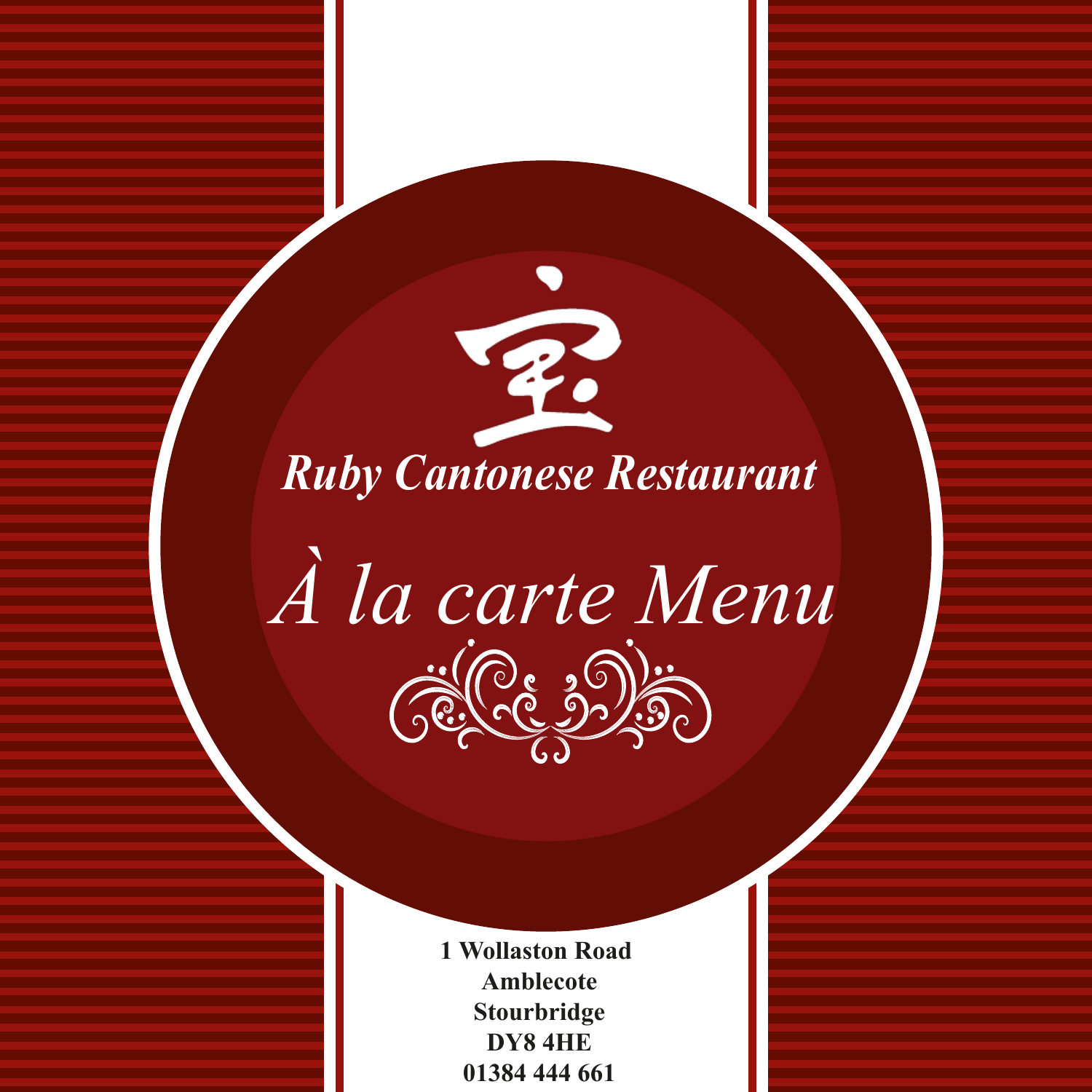# **CHEF 'S SPECIAL SET DINNERS**

#### **A FOR 2 PERSON OR MORE …....(PER PSERSON) £18.50**

Won Ton Sesame King Prawns on Toast Chicken Satay Crispy Seaweed \*\*\*\*\*\*

Sizzling King Prawns Beef with Green Peppers in Black Bean Sauce Sweet & Sour Chicken Yeung Chow Fried Rice \*\*\*\*\*\*

Coffee or Tea

#### **A1 FOR 2 PERSON OR MORE..........(PER PERSON) £21.50** Yuk Sung \*\*\*\*\*\*

Aromatic Crispy Duck \*\*\*\*\*\*

Sizzling Fillet of Beef with Black Pepper Sauce Sweet & Sour Chicken Bird's Nest King Prawns & Cashew Nuts (contains nuts) Yeung Chow Fried Rice \*\*\*\*\*\* Coffee or Tea

### **B FOR 3 PERSON OR MORE ......(PER PERSON) £19.00**

Barbecue Spare Ribs Sesame Prawn Toast Chicken Satay Won Ton Crispy Seaweed \*\*\*\*\*\*

Szechuan Char Siu (Roast Pork) Sizzling King Prawn Satay Sweet & Sour Chicken Beef with Green Peppers in Black Bean Sauce Yeung Chow Fried Rice \*\*\*\*\*\*

Coffee or Tea

### **B1 FOR 3 PERSONS OR MORE......(PER PERSON) £21.50**

Aromatic Crispy Duck \*\*\*\*\*\*

'King Do' Spare Ribs (Pork Chop) Jumbo King Prawn 'Jill Yuen' Won Ton Crispy Seaweed \*\*\*\*\*\*

Sweet & Sour Pork Sizzling Seafood Platter Szechuan Hot Fried Beef Spicy Chicken Hot Pot Yeung Chow Fried Rice \*\*\*\*\*\*

Coffee or Tea

#### **C FOR 4 PERSONS OR MORE….....(PER PERSON) £19.00** Yuk Sung (Pork)

\*\*\*\*\*\*

Chicken Satay Sesame Prawn Toast Barbecue Spare Ribs Won Ton Crispy Seaweed \*\*\*\*\*\*

Sizzling King Red Sweet & Sour Pork Roast Duckling in Plum Sauce Beef with Green Peppers in Black Bean Sauce Special Chicken & Spring Onions Hot Pot Yeung Chow Fried Rice \*\*\*\*\*\*\*\*\*\*

Coffee or Tea

# **D FOR 4 PERSONS OR MORE .......(PER PERSON) £22.00**

Aromatic Crispy Duckling \*\*\*\*\*\* Jumbo King Prawns 'Jill Yuen' Chicken Satay

Won Ton Crispy Seaweed \*\*\*\*\*\*

Sizzling Fillet of Beef in Black Pepper Lamb with Leek & Garlic Hot Pot Birds Nest Fish & King Prawns Lemon Honey Chicken Sweet & Sour Pork Yeung Chow Fried Rice \*\*\*\*\*\*

Coffee or Tea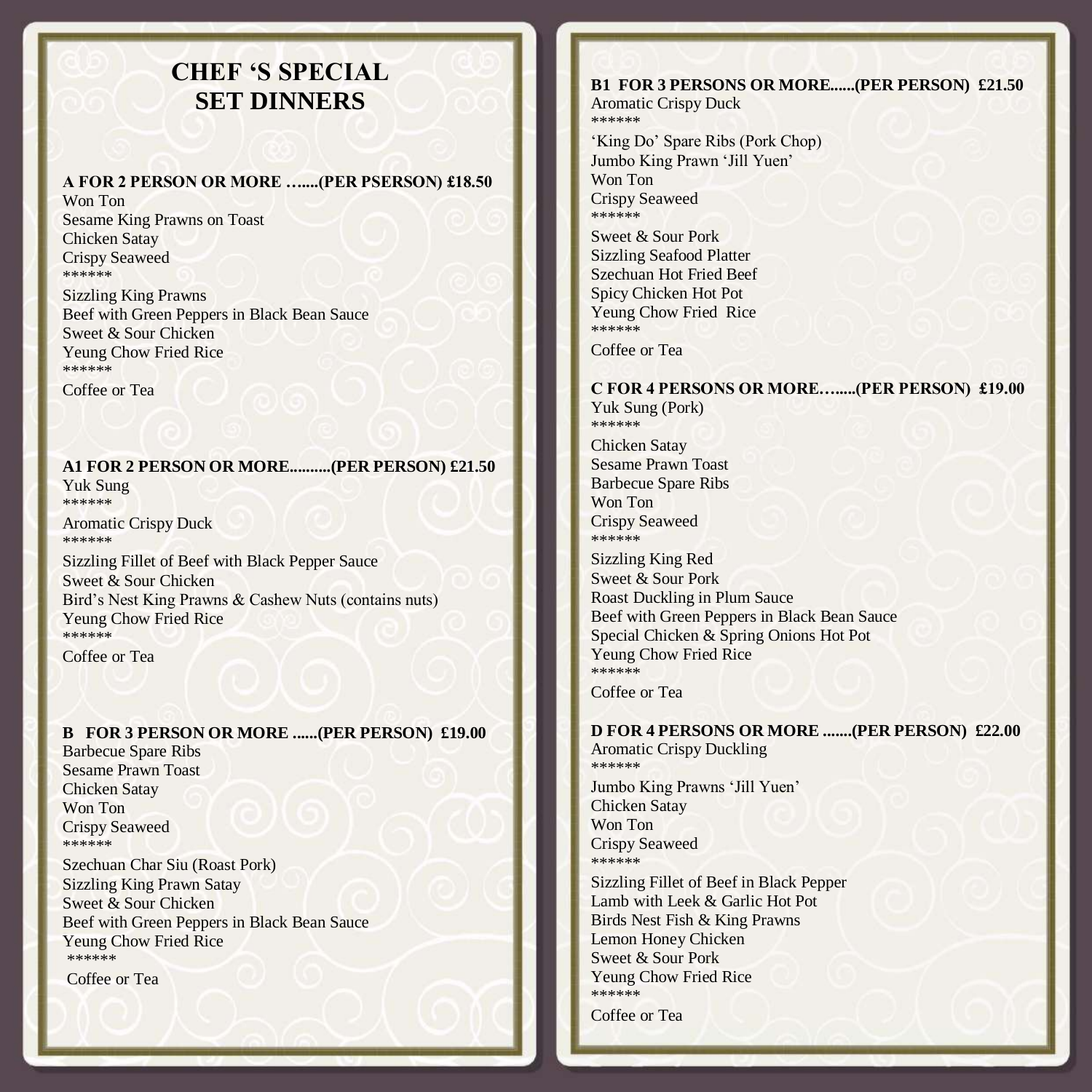## **SOUP**

 **APPETIZERS**

(DIM SUM "STARTER SPECIALITY")

|  | $(Half)$ £20.00 |  |
|--|-----------------|--|

 *Popular and fascinating Cantonese starter. Marinated with a fine selection of oriental herbs and spices to create a unique flavour. The interior meat is tender while the skin is golden and crispy, Serve yourself one or two pieces of shredded meat onto the pancake and lightly brush with unique blend of Hoi Sin Sauce, together with pieces of spring onion and cucumber*  6 Wafer Wrapped King Prawns (3)……......….........……. £7.90 7 Mussels in Black Bean Sauce (6)……............…….…... £7.00 8 Jumbo King Prawns 'King Do' or 'Jill Yuen' Style (3)……………..…...….....................….…...... £8.90 8a Sizzling Jumbo King Prawns in Garlic & Wine Sauce (3.………...…………....................…..……... £9.90 9 Spare Ribs / Pork Chops "King Do" Style.........……..... £7.80  *(sweet & spicy)*  10 Spare Ribs / Pork Chops "Jill Yuen" Style....…..……... £7.80  *Very tasty, touch of pepper, salt and onions* 11 Barbecue Spare Ribs………………...........…...…..….. £7.80 12 Yuk Sung.………………..……............……..…..…..... £5.50 13 Vegetable Yuk Sung…………..…..............…...…........ £5.50 14 Deep fried Seaweed…………...…............…….…........ £5.50 15 Hot Appetizer Combination (for two person or more) …........(Per Person)……... £7.50  *(Spare Ribs, Won Ton, Chicken Satay, Sesame Prawn Toast & Seaweed)* 16 Crispy Won Ton………………...........……...….…....... £5.50 17 Cantonese Crispy Pancake Roll…….............….…........ £6.00 Minced chicken fried with vegetables 18 Cantonese Vegetable Pancake Rolls............…..……..... £6.00 19 Stuffed Mushrooms……...………............….….…........ £6.00 *Stuffed with minced prawns deep fried in a crispy light batter and served with sweet & sour dip* 20 Sesame King Prawns on Toast…............…………....... £6.00 21 Fresh Asparagus with Pernod….........……………….... £6.50 22 Stuffed Crab Claws (2)…………........……………....... £7.90 23 Oriental skewered Satay King Prawns........….……....... £6.80  *(contains nuts)*  24 Oriental skewered Satay Chicken…........…….……...... £6.00  *(contains nuts)*  25 Butterfly King Prawns………........……………....….... £6.00 26 Stuffed Scallops with Black Bean Sauce(2).................. £8.50 27 Steamed Scallops with Spring Onions ….......................... £8.00

# **SEAFOOD**

| 28 | King prawns, scallops & fish stir fried in garlic & wine<br>Sauce                                                                               | £13.90           |
|----|-------------------------------------------------------------------------------------------------------------------------------------------------|------------------|
|    | 28a Sizzling Scallops with Ginger and Spring Onions                                                                                             | £14.90           |
| 29 | Sizzling King Prawn Satay (contains nuts)                                                                                                       | £11.50           |
| 30 | Succulent saucy king prawns, marinated and stir fried in<br>garlic, chilli & wine sauce. Served on a sizzling platter                           | £11.50           |
| 31 |                                                                                                                                                 | £11.50           |
| 32 | King Prawns with Green Pepper in Black Bean Sauce<br>Typically Cantonese Prepared with onion, garlic sesame<br>oil and finished with wine sauce | £10.50           |
| 33 | Sweet & Chilli King Prawns <i>(Contains nuts)</i><br>A delicious treat, spicy chilli sweet & sour sauce                                         | £10.50           |
| 34 | Spicy & lightly hot                                                                                                                             | £10.50           |
| 35 | Mushrooms Stuffed with Minced Prawns Ginger &<br>Fried in light superior stock, finished with a touch of wine                                   | £10.50           |
| 36 | A touch of pepper salt & spring onions                                                                                                          | £10.50           |
|    | 36a King Prawns with Cashew Nuts(contains nuts)<br>A Beijing version with yellow bean sauce                                                     | £11.50           |
| 37 |                                                                                                                                                 | £11.50           |
| 38 | Sizzling King Prawns with Black Pepper                                                                                                          | £11.50           |
| 39 | Sizzling King Prawns with Ginger Spring Onions                                                                                                  | £11.50           |
| 40 | King Prawns with asparagus & touched with wine sauce                                                                                            | £11.50           |
| 41 | A combination of King prawns, scallops & fish                                                                                                   | £13.90           |
| 42 | Sizzling Fish with Ginger & Spring Onions                                                                                                       | £13.90           |
| 43 |                                                                                                                                                 | £13.90           |
| 44 |                                                                                                                                                 | £13.90           |
| 45 |                                                                                                                                                 | Sesonal<br>Price |

֠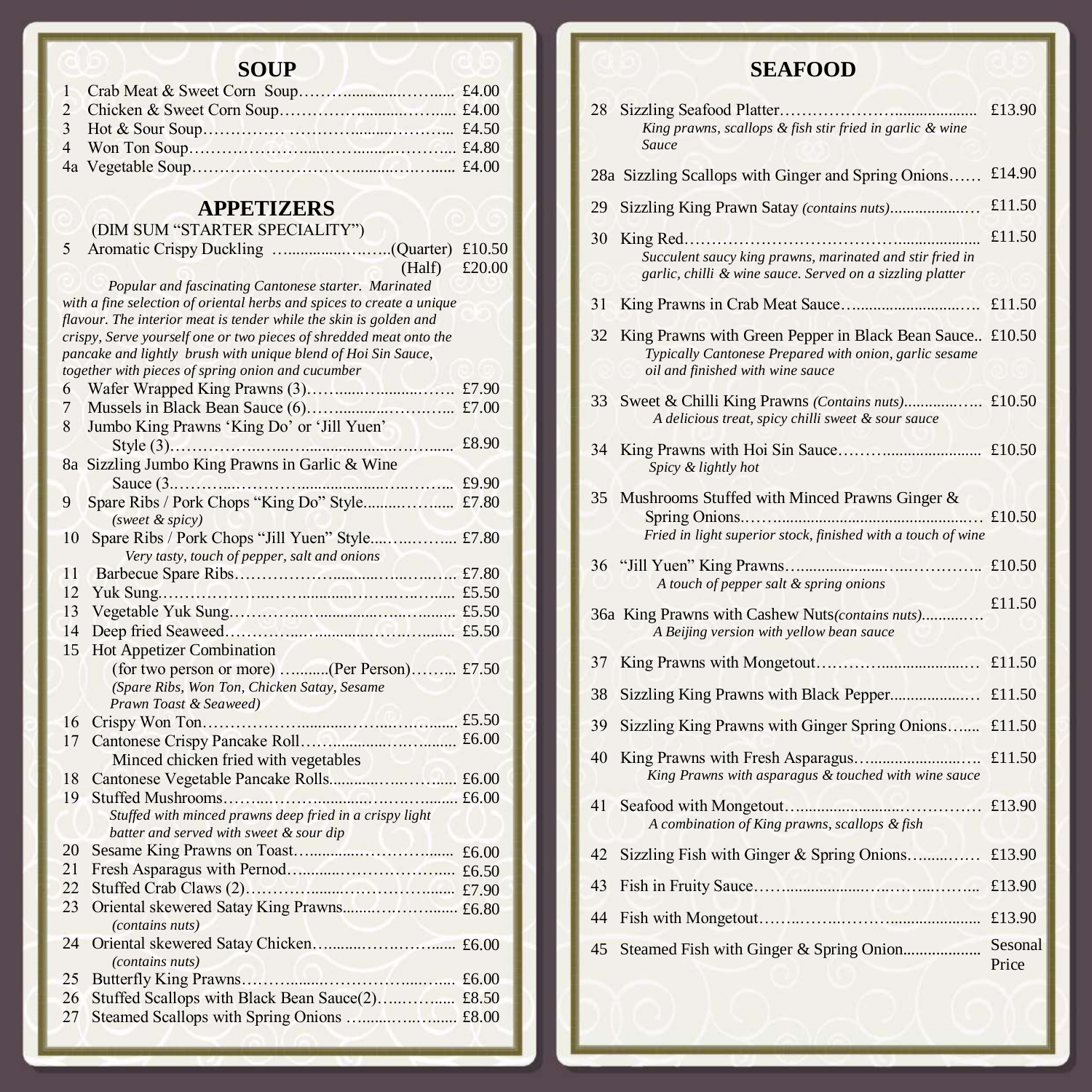# **POULTRY**

| 47 | Sliced crispy duck with barbecue sauce                                                                     |        |
|----|------------------------------------------------------------------------------------------------------------|--------|
| 48 |                                                                                                            | £10.00 |
| 49 |                                                                                                            | £10.00 |
| 50 | Stir fried with various vegetables in hot spicy sauce                                                      | £10.00 |
| 51 | Duck with Green Peppers in Black Bean Sauce<br>Stir fried with onion, sesame oil & finished with rice wine | £10.00 |
| 52 | A delightful main course                                                                                   | £10.90 |
| 53 |                                                                                                            |        |
| 54 |                                                                                                            | £8.80  |
| 55 |                                                                                                            | £8.80  |
| 56 | Deep fried fillet chicken in light batter, topped with lemon<br>sauce                                      | £8.80  |
|    | Beijing version stir fried with chilli & bean sauce                                                        |        |
| 58 | Slices of chicken with three vegetables                                                                    |        |
| 59 | Chicken with Green Peppers & Black Bean Sauce                                                              | £8.80  |
| 60 | Sliced fillet of chicken stir fried with pineapple and<br>fresh ginger in fruity sauce                     | £8.80  |
| 61 |                                                                                                            |        |
| 62 |                                                                                                            | £9.80  |
| 63 |                                                                                                            | £8.80  |
| 64 | Sizzling Chicken with Black Pepper                                                                         | £9.80  |
| 65 |                                                                                                            | £9.80  |
| 66 | Sizzling Chicken with Garlic, Wine & Chilli                                                                | £9.80  |

# **MEAT DISHES**

| 67             | Sliced fillet of steak marinated with rice wine and soy<br>sauce stir fried                                                                                | £13.90 |
|----------------|------------------------------------------------------------------------------------------------------------------------------------------------------------|--------|
| 68             | Sizzling Fillet of Beef with Black Pepper Sauce                                                                                                            | £13.90 |
| 69             |                                                                                                                                                            | £13.90 |
| 70             | Sizzling Fillet of Beef with Ginger & Spring Onion<br>Its different you'll love it if you like the distinctive<br>flavour of fresh ginger and spring onion | £13.90 |
| 71             | Chilli strips of crispy beef stir fried                                                                                                                    | £9.90  |
| 72             | A Beijing version with yellow bean sauce                                                                                                                   |        |
| 73             | Stir fried with various vegetables in hot spicy sauce                                                                                                      | £8.90  |
| 74             |                                                                                                                                                            | £9.90  |
| 75             | Beef with Green Peppers in Black Bean Sauce                                                                                                                | £8.90  |
| 76             | Stir fried with pineapple & fresh ginger                                                                                                                   | £8.90  |
| 77             | Slices of Chinese roast pork stir fried with vegetables                                                                                                    | £8.80  |
| 78             | Oriental spicy sauce                                                                                                                                       |        |
| 79             | Served on a sizzling platter                                                                                                                               |        |
| 80             |                                                                                                                                                            | £10.50 |
| 81             |                                                                                                                                                            |        |
| 82             | Sizzling Lamb with Satay Sauce (Contains nuts)  £10.50                                                                                                     |        |
| <b>HOT POT</b> |                                                                                                                                                            |        |
| 83             |                                                                                                                                                            | £9.80  |
| 84             | Consists of sliced chicken, char siu, king prawns and<br>Chinese vegetables                                                                                | £10.50 |
| 85             |                                                                                                                                                            | £13.90 |
| 86             | A coconut curry                                                                                                                                            | £9.80  |

i

ł